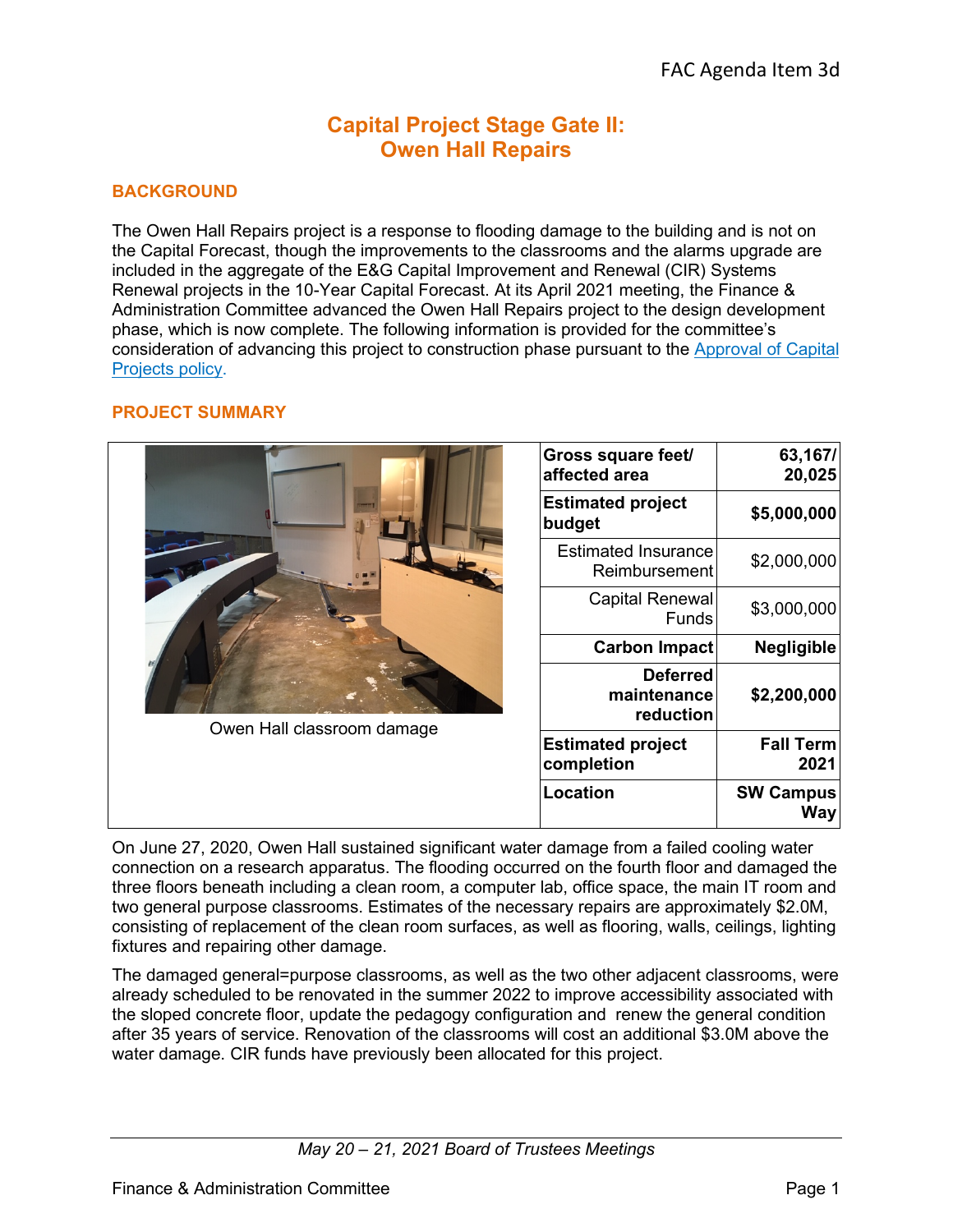The project will also include a fire alarm system upgrade, as the original system is past its expected life, as well as a new Distributed Antenna System (DAS) for first responders.

For cost and schedule efficiency, the classroom renovation and safety system upgrades will be accomplished within the same project as the building repair.

Removal of damaged material has already occurred, and additional construction activities related to the repair are proceeding to make the space useable for the current occupants.

| Goal 1<br>Preeminence in<br>Research,<br>Scholarship and<br><b>Innovation</b>                                                                                                                  | Goal 2<br><b>Transformative</b><br><b>Education That is</b><br><b>Accessible to All</b><br>Learners                                                                                                                                 | Goal 3<br><b>Significant and Visible</b><br>Impact in Oregon and<br><b>Beyond</b>                                                                                                                                                                                                                                                                                                                                                                             | Goal 4<br>A Culture of<br>Belonging,<br><b>Collaboration and</b><br><b>Innovation</b>                                                                                                                                                       |
|------------------------------------------------------------------------------------------------------------------------------------------------------------------------------------------------|-------------------------------------------------------------------------------------------------------------------------------------------------------------------------------------------------------------------------------------|---------------------------------------------------------------------------------------------------------------------------------------------------------------------------------------------------------------------------------------------------------------------------------------------------------------------------------------------------------------------------------------------------------------------------------------------------------------|---------------------------------------------------------------------------------------------------------------------------------------------------------------------------------------------------------------------------------------------|
| The Owen Hall<br>clean room,<br>laboratories,<br>computer room and<br>support spaces are<br>a vital component of<br>the College of<br>Engineering's<br>research and<br>education<br>ecosystem. | The tiered and<br>rigidly configured<br>classrooms will be<br>reconstructed as<br>flat-floor learning<br>environments, fully<br>accessible to all, to<br>be more flexible<br>and responsive to<br>current and future<br>challenges. | In continuous use since<br>1988, thousands of OSU<br>students and faculty have<br>benefitted from the Owen<br>Hall clean room. Work in the<br>facility has led to numerous<br>advances in science and<br>technology, as well as<br>industrially relevant<br>discoveries such as<br>transparent transistors and<br>next generation photoresist.<br>Multiple Oregon-based<br>companies have prospered<br>from foundational work<br>carried out in the facility. | The project will<br>modernize Owen<br>Hall's classroom<br>pedagogy to reflect<br>how teaching and<br>learning transpires<br>now and aspires to<br>progress in the future<br>as more accessible,<br>more flexible and<br>more collaborative. |

# **ADVANCING OSU'S STRATEGIC GOALS**

## **IDENTIFICATION OF RISKS AND MITIGATION STRATEGIES**

The following risks have been identified for the project. Given these risks, the owner and design contingencies have been set at 10% and 5%, respectively. As the construction will be through a firm fixed-price contract, the construction contingency is at the bidder's discretion and will be within the price offered.

| <b>Risks</b>                      | <b>Consequences</b>                                                                                                                                                                                      | <b>Mitigation Strategy</b>                                                                                                                                                           |
|-----------------------------------|----------------------------------------------------------------------------------------------------------------------------------------------------------------------------------------------------------|--------------------------------------------------------------------------------------------------------------------------------------------------------------------------------------|
| <i>Insurance</i><br>reimbursement | Approximately 40% of the funding<br>is expected to come from OSU's<br>property insurers. OSU faces a<br>financial risk should costs<br>associated with water damage<br>not be fully reimbursed. Insurers | OSU and its contractors are working<br>closely with the insurance adjuster<br>to ensure that the scope of work is<br>understood, any differences<br>resolved and agreed to, and that |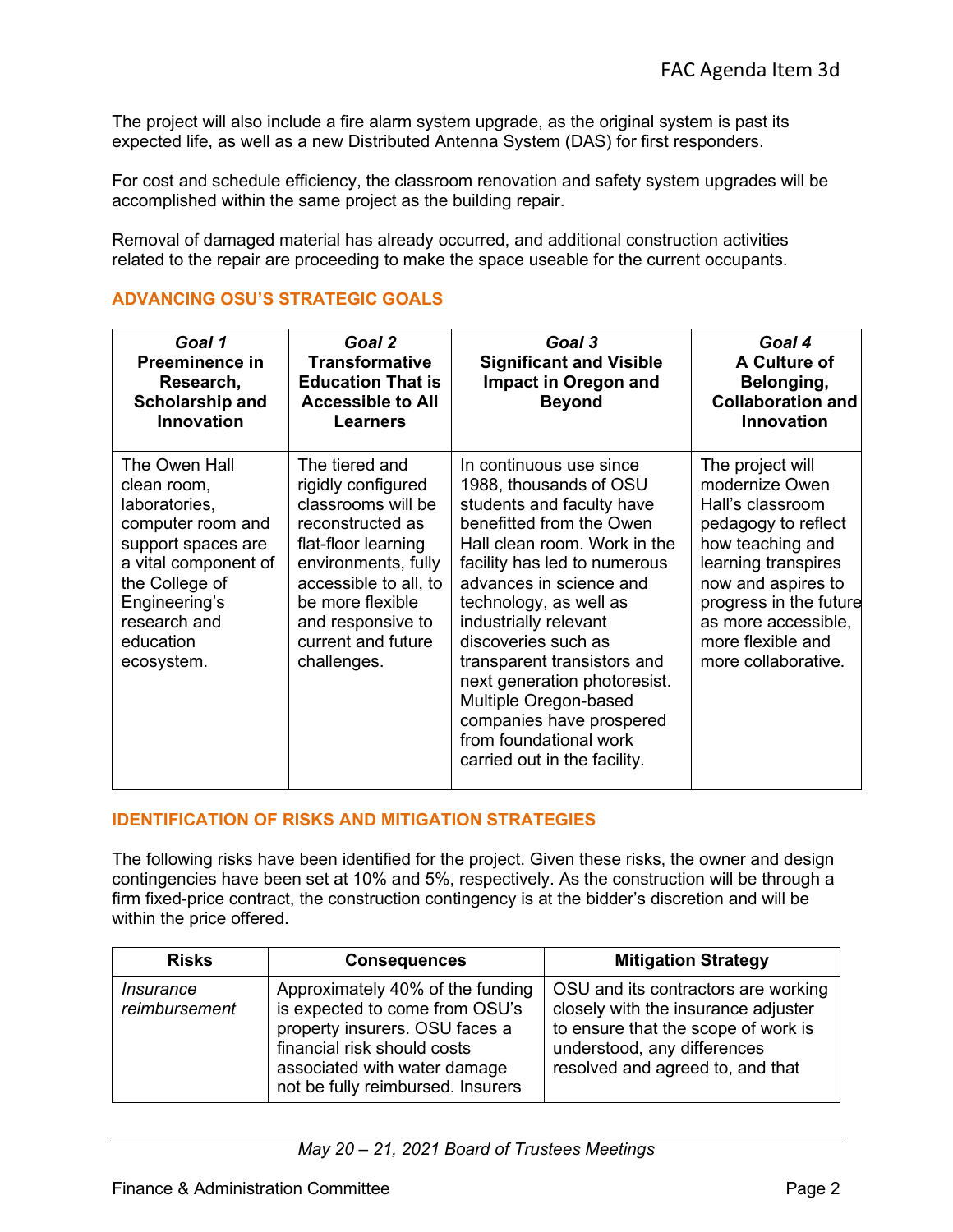|                                                              | will reimburse for covered costs<br>that are reasonable, necessary,<br>and thoroughly documented.                                                                                                                                                                                                                                                                                                        | costs are substantiated and<br>documented.                                                                                                                                                                                                                                           |
|--------------------------------------------------------------|----------------------------------------------------------------------------------------------------------------------------------------------------------------------------------------------------------------------------------------------------------------------------------------------------------------------------------------------------------------------------------------------------------|--------------------------------------------------------------------------------------------------------------------------------------------------------------------------------------------------------------------------------------------------------------------------------------|
| Undiscovered<br>conditions                                   | Renovations and remediations<br>carry an inherent risk of the actual<br>construction or conditions being<br>different from archived<br>documents or even explorative<br>inspection and testing.<br>Unexpected conditions could<br>present a risk to final cost,<br>schedule, and/or the quality and<br>scope of the project.                                                                             | Water-damaged surfaces have been<br>exposed and removed. The<br>contingencies noted above will be in<br>place to cover unexpected costs.                                                                                                                                             |
| Labor and<br>materials<br>availability                       | Availability of resources presents<br>risk to cost, schedule, and<br>possible scope, especially given<br>potential impacts of the COVID-<br>19 pandemic.                                                                                                                                                                                                                                                 | This risk is mitigated by the<br>contingencies stated above through<br>contractual language that allows<br>COVID-related schedule changes<br>without incurring additional costs.                                                                                                     |
| Higher than<br>expected<br>construction<br>market escalation | This risk is based on<br>national/regional economics more<br>than labor availability (above), but<br>these risks are similar and<br>interconnected. Cost estimates<br>and bids will include cost<br>implications related to the<br>COVID-19 pandemic.                                                                                                                                                    | This risk is mitigated by an annual<br>escalation factor 3.5% to midpoint of<br>construction.                                                                                                                                                                                        |
| Project delay                                                | Funding, permitting, logistical,<br>contractual, or any reason for<br>substantial delays in construction<br>present not only schedule<br>vulnerability, but also subject the<br>project to further escalation in<br>materials and labor costs.<br>Stretching the construction period<br>would likely increase the cost for<br>the contractor to manage the<br>project and pay for general<br>conditions. | This risk is mitigated by having a<br>team in place that considers critical<br>activities, appropriate timelines, and<br>measures to avoid and<br>accommodate delays.                                                                                                                |
| <b>COVID-19 Effects</b>                                      | Construction delays due to<br>possible disruption to supply<br>chain, construction inefficiencies<br>from worker availability, and<br>physical distancing requirements.                                                                                                                                                                                                                                  | OSU is working with contractors on<br>physical distancing practices during<br>construction. OSU project<br>managers, designers, and the<br>contractor will make extra efforts to<br>mitigate supply chain disruptions by<br>being flexible with alternate<br>materials and schedule. |